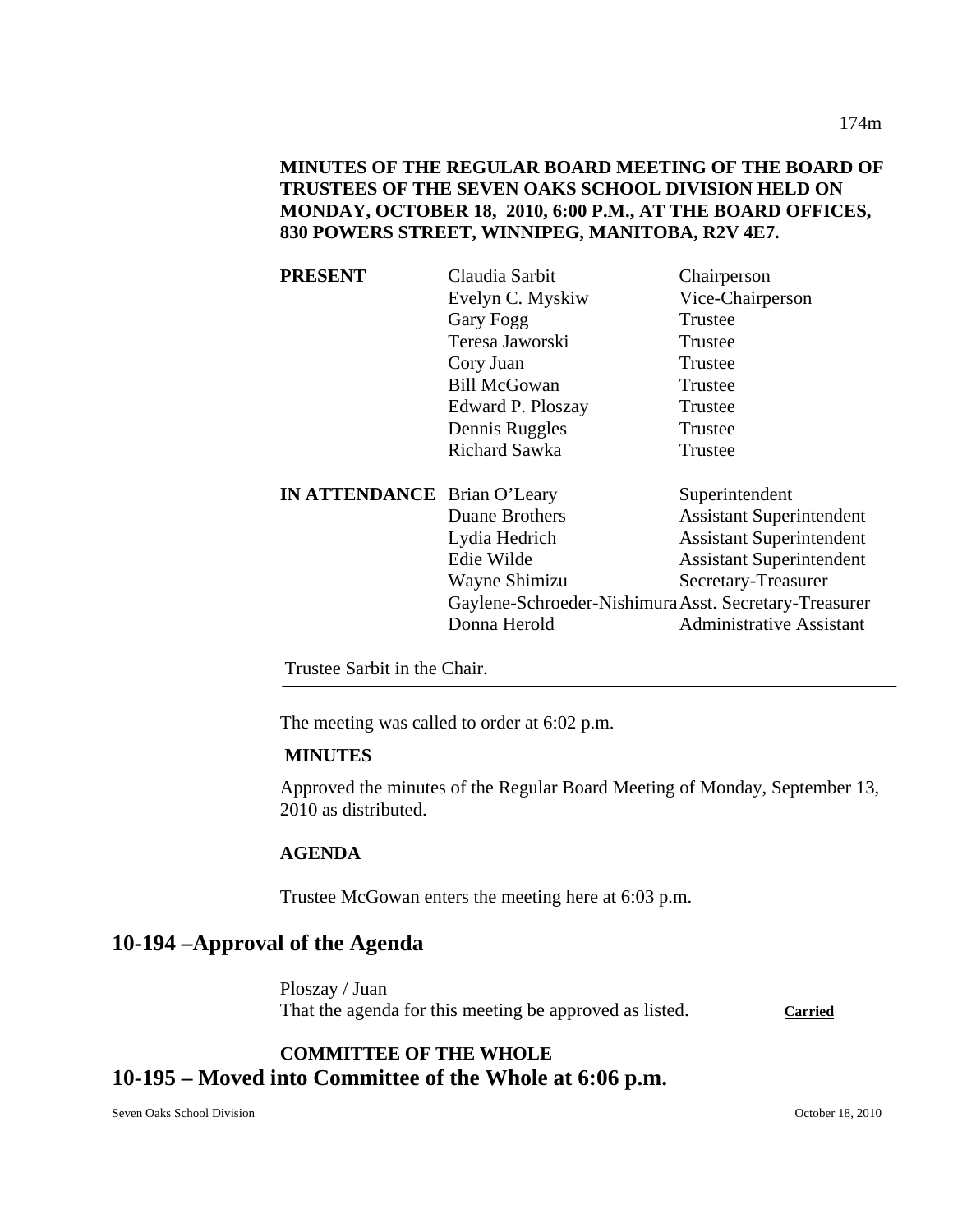Jaworski / McGowan That the Board move into Committee of the Whole. **Carried**

Trustee Myskiw in the Chair.

6:10 p.m. Financial Statements – Period Ending June 30, 2010: Presentation by KPMG – Mike Stasiuk, Romeo Daley and Austin Abas.

Trustee Fogg enters the meeting here at 6:16 p.m.

# **10-196 – Financial Statements (Period Ending June 30, 2010)**

Fogg / Sawka

That the Chairperson of the Board forward a copy of the Division's June 30, 2010 Financial Statements and Auditor's Supplementary Report to Manitoba Education. **Carried**

# **10-197 – Accumulated Surplus Designation**

Jaworski / Juan

That the Board designate a portion of its accumulated surplus for the following projects:

- \$375,000 for the Maples Collegiate Track,
- \$ 57,000 for 2009-10 School Carry Forwards,
- \$ 60,000 for City of Winnipeg servicing costs,
- \$ 74,000 for 2009-10 Board / SOTA PD Fund Carry Forward,
- \$325,000 for Riverbend portables link,
- \$100,000 for Riverbend playground,
- \$400,000 for Swinford soccer field,
- \$350,000 for Garden City unit ventilators/millwork, and
- \$100,000 for Architectural studies. **Carried**

Wayne Shimizu, Secretary-Treasurer, commended Assistant Secretary-Treasurer Gaylene Schroeder-Nishimura and the Accounting Department for their outstanding job with managing the Division's finances.

## **OFFICERS' REPORT**

Trustee Sawka reported on developments arising from collective bargaining. **SUPERINTENDENTS' PERSONNEL REPORT**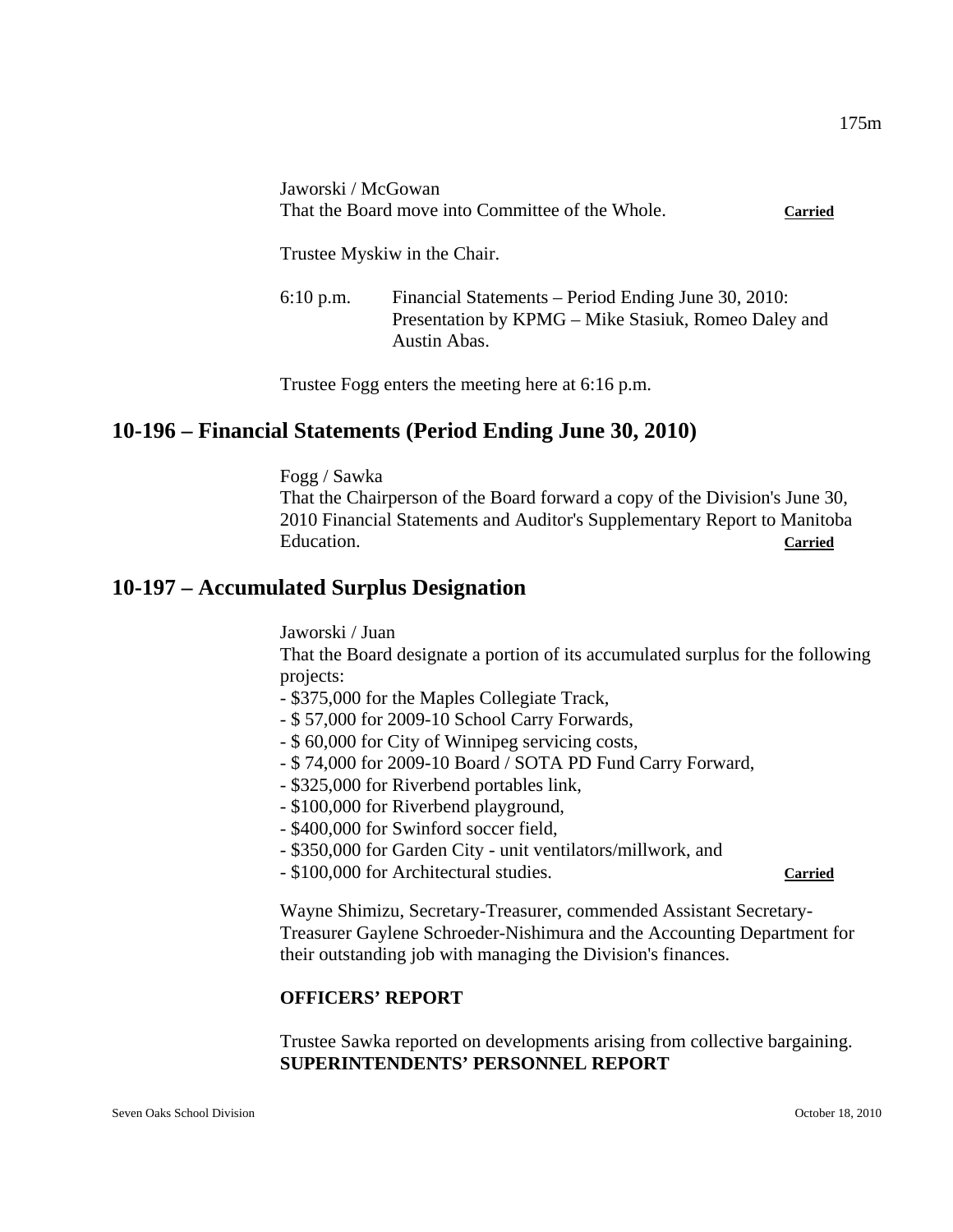# **10-198– Superintendents' Personnel Report**

McGowan / Fogg That the Superintendents' Personnel Report be ratified. **Carried**

#### TEACHER APPOINTMENTS

Appointed the following to Teacher-General (Permanent) full-time (1.00) contracts effective September 7, 2010:

| Samir Hathout    | Marco Lopes            |
|------------------|------------------------|
| Jennifer Jonsson | <b>Matthew Medwick</b> |

Appointed the following to Limited Teacher-General (Term) contracts:

Anita Annell, full-time (1.00), effective September 7, 2010 (indefinite) Dana Crawford, full-time (1.00), effective September 20, 2010 (indefinite) Michael Fingas, full-time (1.00), effective September 9, 2010 to June 30, 2011 Michael Hall, full-time (1.00), effective September 17, 2010 to January 31, 2011 Eddie Revilla, full-time (1.00), effective October 4, 2010 to June 30, 2011

#### SUBSTITUTE TEACHER APPOINTMENTS

Teachers on the attached list were appointed to Substitute Teacher contracts effective the 2010-2011 school year.

## TEACHER LEAVES OF ABSENCE

Granted the following teachers leaves of absence, without pay, effective the 2010-2011 school year:

Melanie Gertley, full-time (1.00) Christine Wigglesworth, part-time (.50)

## PARAPROFESSIONAL APPOINTMENT

Appointed Christie Biluk to a full-time (1.00) paraprofessional position effective September 30, 2010.

## **SUPERINTENDENTS' PERSONNEL REPORT**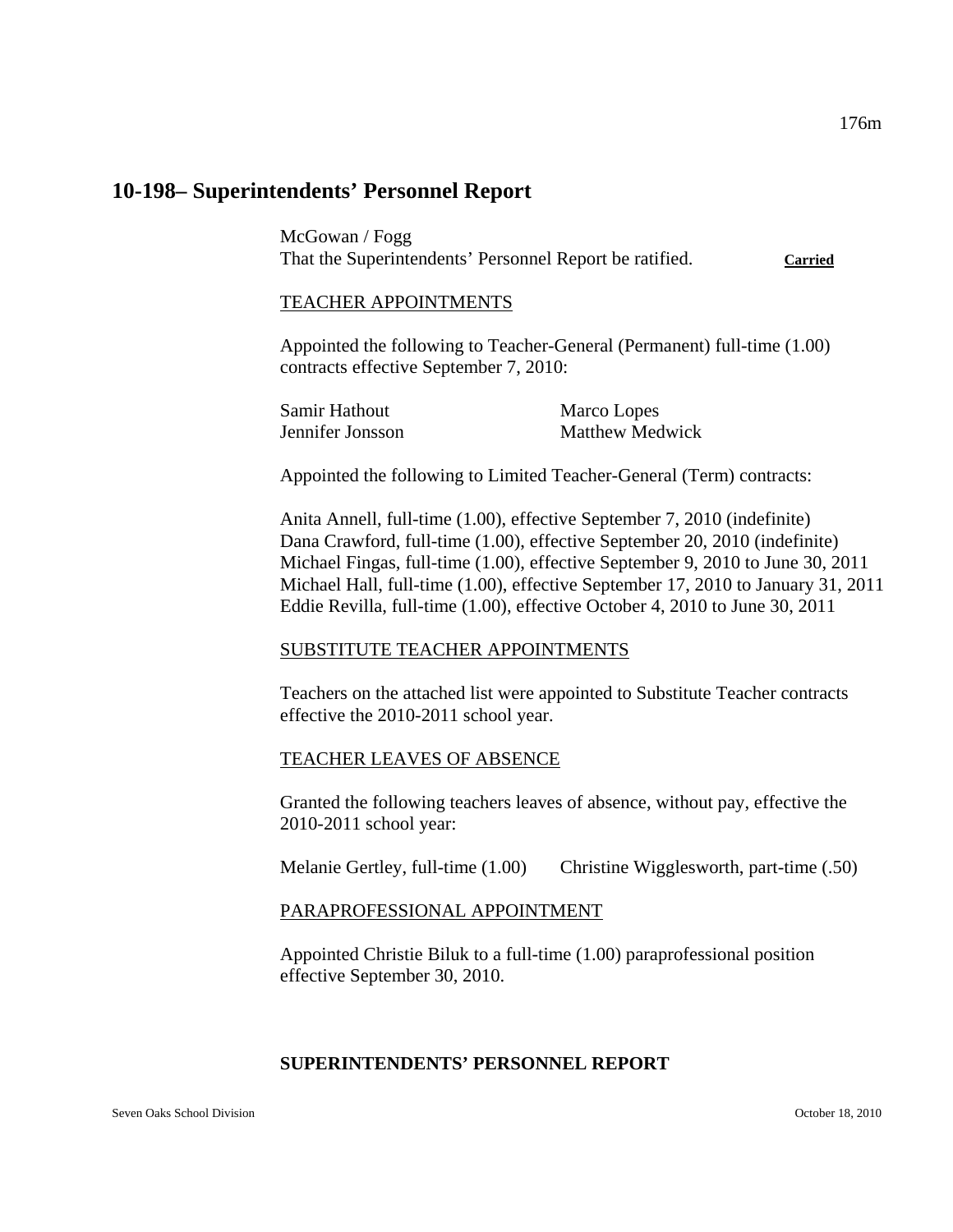#### SECRETARY APPOINTMENT

Appointed Natalia Buciora to a full-time (1.00) secretarial position effective September 13, 2010.

#### BUS DRIVER APPOINTMENT

Appointed Tracy Long-Sikora to a part-time (4 hours per day) bus driver position effective October 18, 2010.

#### CUSTODIAN APPOINTMENT

Appointed Gregoria Alcaraz to a full-time (8 hours per day) on supply custodian position effective October 18, 2010.

#### ELECTRICIAN APPOINTMENT

Appointed Ronald Reyes to a full-time (8 hours per day) electrician position effective October 26, 2010.

## TEACHER MATERNITY / PARENTAL LEAVES

Granted the following teachers Maternity / Parental Leaves:

Dana Collette, maternity and parental leave, effective December 17, 2010 to December 17, 2011.

Cheryl Deans, maternity and parental leave, effective December 23, 2010 to January 8, 2012.

Stav Gamliel, maternity and parental leave, effective January 6, 2011 to January 8, 2012.

Raylin Kirsh, maternity and parental leave, effective December 18, 2010 to January 8, 2012.

Kimberley McDonald, maternity and parental leave, effective November 21, 2010 to November 20, 2011.

## **SUPERINTENDENTS' PERSONNEL REPORT**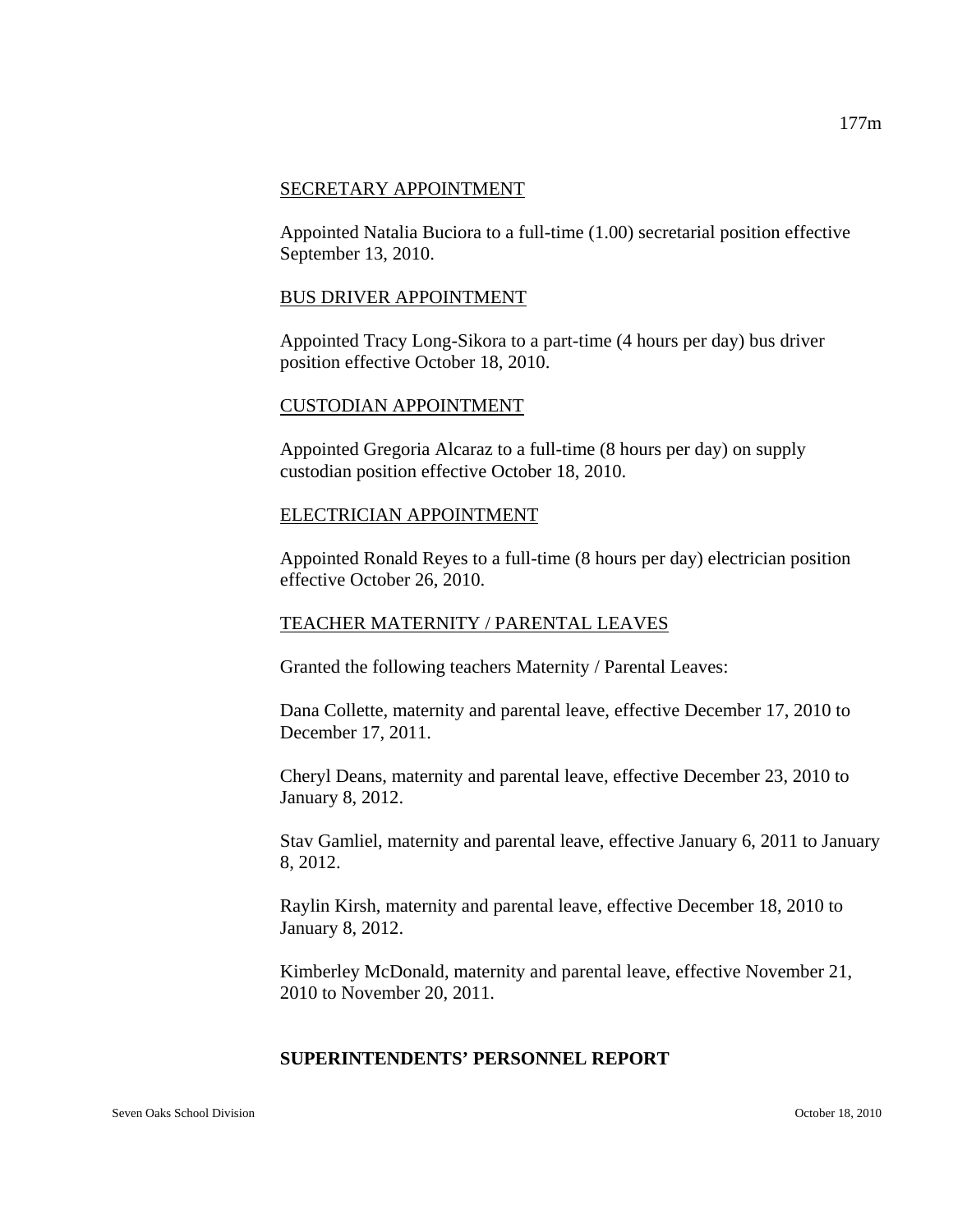Michelle Reimer, maternity and parental leave, effective October 30, 2010 to October 30, 2011.

#### TEACHER SECONDMENT

Granted the secondment of Barbara Tascona to The Government of Manitoba (represented by the Minister of Healthy Living, Youth and Seniors) to provide services to the Students Working Against Tobacco (S.W.A.T.) program, fulltime (1.00) effective February 1, 2011 to June 30, 2011.

#### PARAPROFESSIONAL RESIGNATION

Received notice of intent to resign from Jeff Herold, paraprofessional, effective October 1, 2010.

#### CUSTODIAN RESIGNATION

Received notice of intent to resign from Robert Rusak, custodian, effective September 22, 2010.

#### CUSTODIAN RETIREMENT

Received notice of intent to retire from Raymond Remillard, custodian, effective November 2, 2010.

## SUPERINTENDENTS' PERSONNEL REPORT MOTION

Rescinded the following Superintendents' Personnel Report Motions:

#10-157 – appointing Samir Hathout to a full-time (1.00) Limited Teacher-General (Term) contract effective September 7, 2010 to June 30, 2011.

#10-157 – appointing Matthew Medwick to a full-time (1.00) Limited Teacher-General (Term) contract effective September 7, 2010 to June 30, 2011.

#10-157 – appointing Jennifer Jonsson to a full-time (1.00) Limited Teacher-General (Term) contract effective September 7, 2010 to June 30, 2011.

#10-157 – appointing Marco Lopes to a full-time (1.00) Limited Teacher-General (Term) contract effective September 7, 2010 to June 30, 2011.

# **10-199 – Seven Oaks Teachers' Association**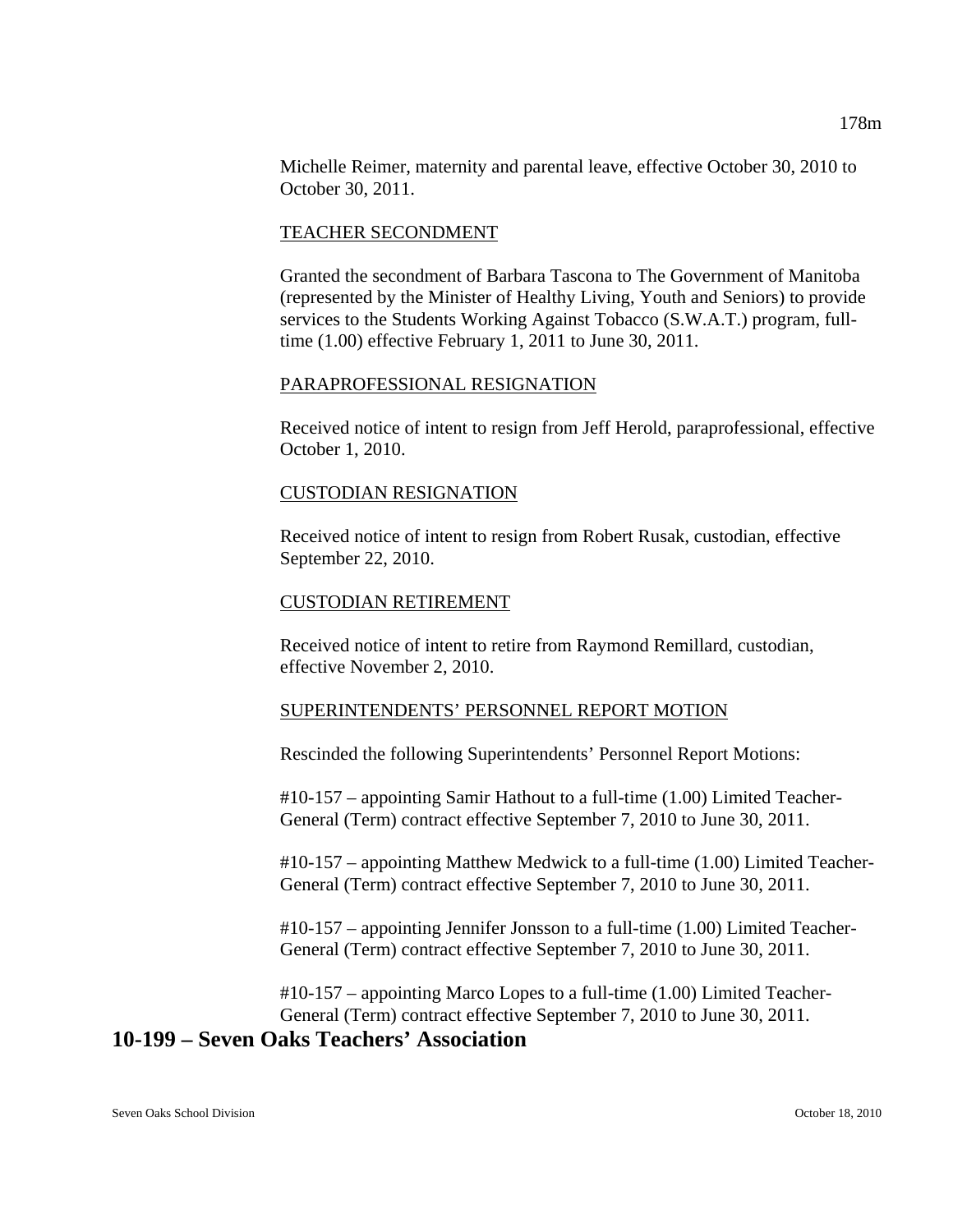Juan / Ruggles

That the Board grant the Seven Oaks Teachers' Association permission to host a Wine and Cheese Reception on Tuesday, November 30, 2010 from 4:00 p.m. to 6:00 p.m. in the Commons Area at Garden City Collegiate. **Carried**

#### **CONSENT AGENDA**

# **10-200 – Consent Agenda**

Jaworski / Ruggles That the Consent Agenda be approved. **Carried**

Cheque Listing - September 2010

That cheques #2110283-#2110602, #211002-#211015 (US\$), direct deposit #211000455-#211000845, and pre-authorized debit #201012-#201013 in the amount of \$4,065,160.05 be approved.

Number Ten Architectural Group Invoice No. 8375

That Invoice No. 8375 for the Garden City Collegiate Link project in the amount of \$11,693.07 be paid to Number Ten Architectural Group.

Number Ten Architectural Group Invoice No. 8376

That Invoice No. 8376 for the Renovations at Edmund Partridge Community School in the amount of \$567.00 be paid to Number Ten Architectural Group.

Number Ten Architectural Group Invoice No. 8378

That Invoice No. 8378 for the Garden City Collegiate West Grooming Room & Elevator in the amount of \$1,638.19 be paid to Number Ten Architectural Group.

Park West Projects Ltd. Certificate of Payment No. 1

That Certificate of Payment No. 1 for Garden City Collegiate West Grooming Room and Elevator in the amount of \$114,556.75 be paid to Park West Projects Ltd.

## **CONSENT AGENDA**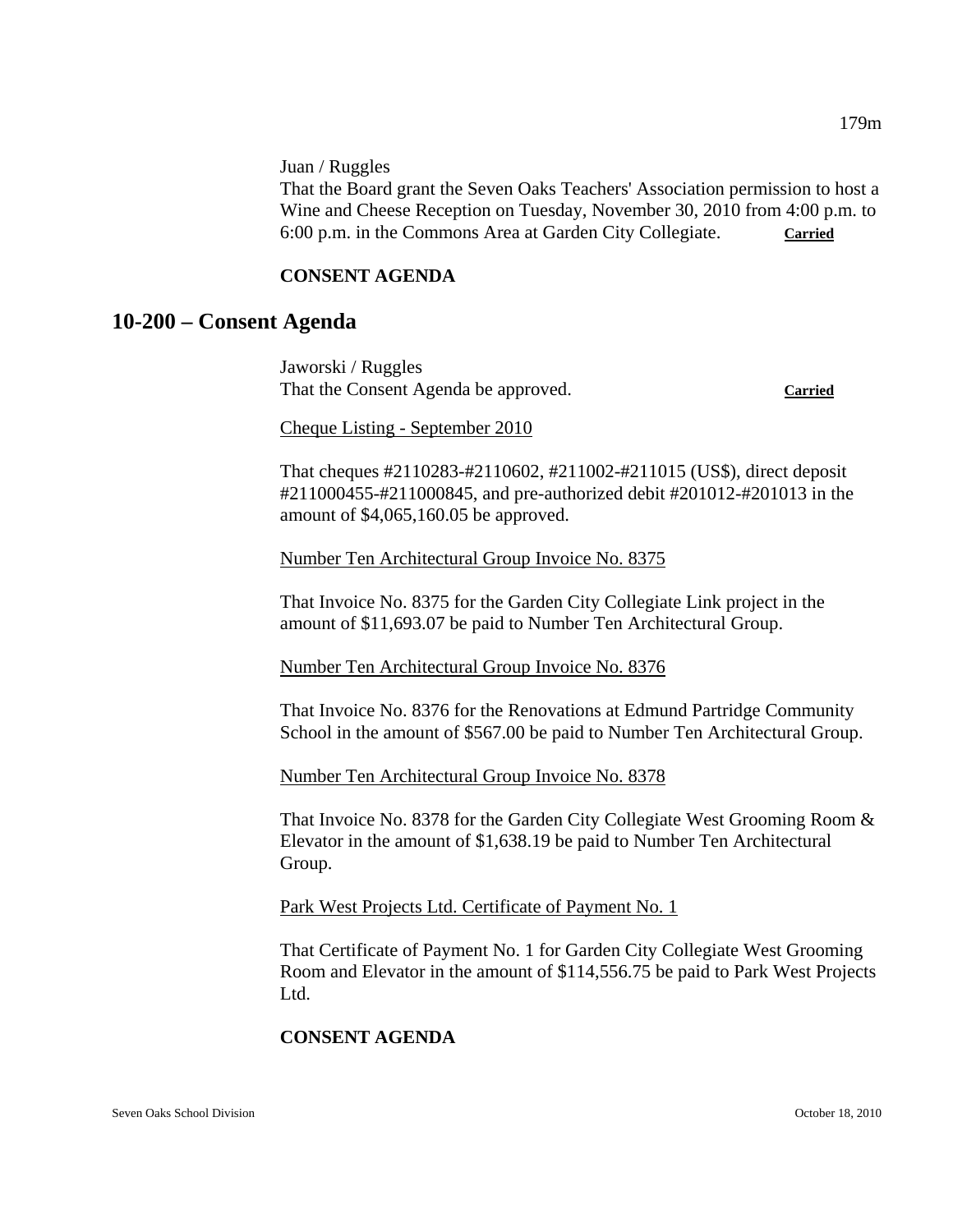Statutory Holdback on Park West Projects Ltd. Certificate of Payment No. 1 That 7-1/2% Statutory Holdback on Certificate of Payment No. 1 for Garden City Collegiate West Grooming Room and Elevator in the amount of \$8,846.08 be paid to the SOSD/ParkWest 425 GCCI Elevator Grooming Account.

Randall Plumbing & Heating Ltd. Certificate of Payment No. 3

That Certificate of Payment No. 3 for Garden City Collegiate West HVAC in the amount of \$336,417.23 be paid to Randall Plumbing & Heating Ltd.

Statutory Holdback on Randall Plumbing & Heating Ltd. Certificate of Payment No. 3

That 7-1/2% Statutory Holdback on Certificate of Payment No. 3 for Garden City Collegiate West HVAC in the amount of \$24,628.26 be paid to the SOSD/Randall Plumbing 433 Garden City Collegiate West HVAC account.

Von Ast Construction (2003) Inc. Certificate of Payment No. 2

That Certificate of Payment No. 2 for the Riverbend Modular & Link in the amount of \$102,613.58 be paid to Von Ast Construction (2003) Inc.

Statutory Holdback on Von Ast Construction (2003) Inc. Certificate of Payment No. 2

That 7-1/2% Statutory Holdback on Certificate of Payment No. 2 for the Riverbend Modular & Link in the amount of \$7,923.83 be paid to the SOSD/Von Ast Construction-Riverbend Modular & Link 426 account.

## **NEW BUSINESS**

- Trustee Juan brought forth an issue of dense bush by O.V. Jewitt that should be cut back.
- **Trustee Juan discussed concerns related to bullying.**
- **Trustee Ruggles discussed concerns over the vacant field situated off of** Mandalay Drive.
- Trustee Jaworski informed the Board of the upcoming kickoff of the Addictions Awareness Week, November 14.

# **CONFERENCE REPORTS**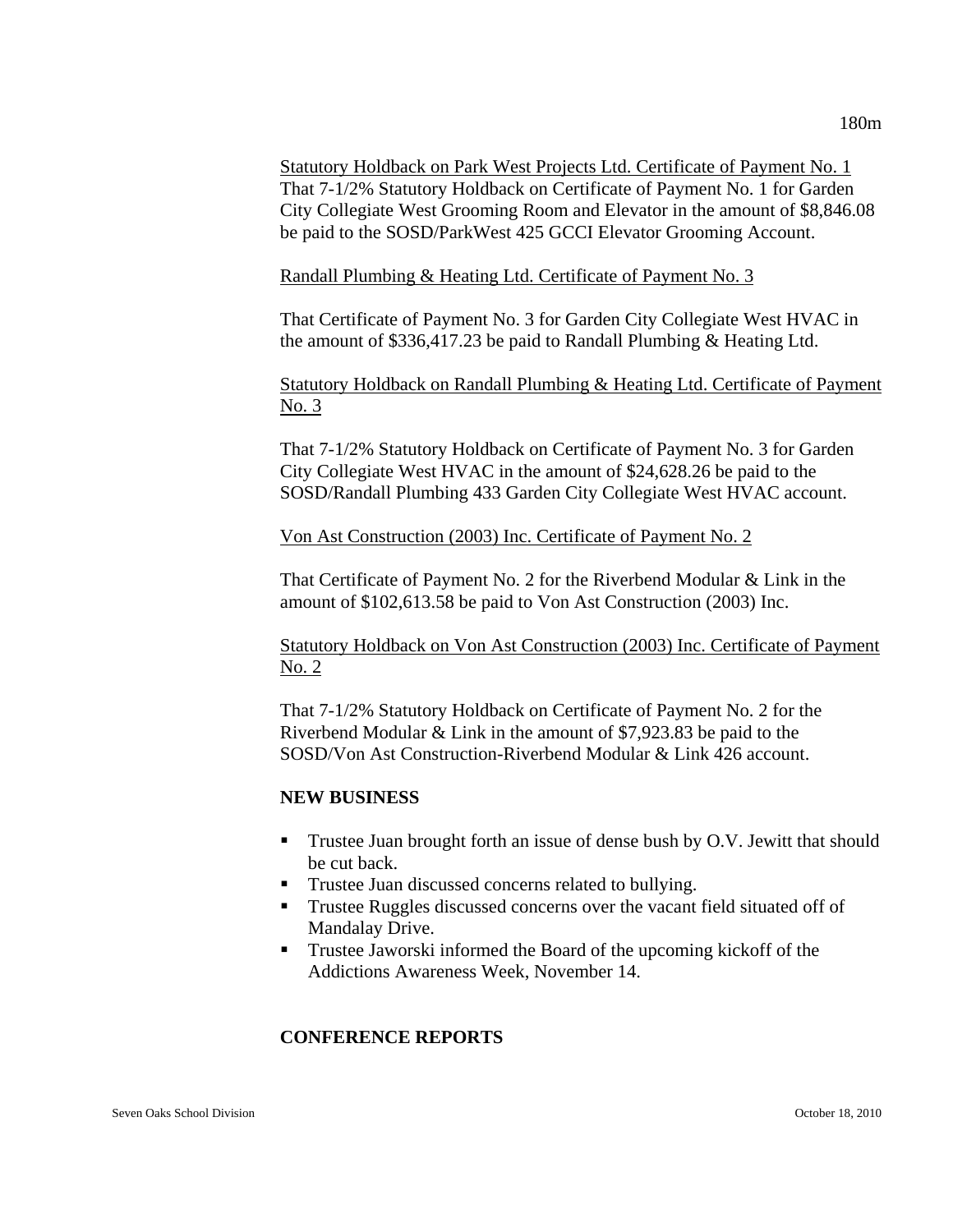- Marie Sampson, Teacher, Elwick School: National Geographic Society Expeditions, June 3 to 7, 2010 - Washington, D.C.
- Joint Conference Report Collicutt School: Samantha Evans, Melissa Sigvaldson, Sharon Berkowitz, Shauna Neufeld, Joanna Malkiewicz, Ben Nein - Teachers; Howard Ryant, Principal. 100 Languages of Children: The Wonder of Learning, October 1-3, 2010 - Chicago, Illinois.

# **CORRESPONDENCE**

- Claudia Sarbit, Chair, Seven Oaks School Division Board of Trustees: Letter to Nancy Allan requesting that Section 3.13 of the Manitoba School Bus Specifications (Lighting) be amended to specify LED lighting for brake lights on the back of school buses.
- **MSBA e-bulletins: September 22, 2010 and October 6, 2010.**
- Hugh Coburn, President, MSBA: Letter to George Buri, Chair, Brandon School Division regarding concerns with respect to the PSFB Five-Year Capital Plan Funding and potential impacts of loss of school divisional taxing authority.
- Darryl Gervais, Acting Director, Instruction, Curriculum and Assessment Branch: Grade 11 Biology: A Foundation for Implementation. Available on the Manitoba Education website at [www.edu.gov.mb.ca/k12/cur/science/scicurr.html](http://www.edu.gov.mb.ca/k12/cur/science/scicurr.html).
- Nada Borden, President, Canadian School Boards Association: CSBA new communication tools.
- Hugh Coburn, President, MSBA: Letter to Honourable Nancy Allan and Honourable Ron Lemieux requesting a meeting regarding school board involvement in residential development planning.
- Nancy Allan, Minister of Education: Proclamation Manitoba School Library Day - October 25, 2010.
- Manitoba News Release: September 27, 2010 Province Releases Public Accounts for 2009-10 Fiscal Year. \$354-million Improvement in Summary Net Income Results in Reduced Deficit: Wowchuk.
- Steve Edwards, National Representative, CUPE: CUPE Local 2938 / Seven Oaks School Division (Library Techs) Notice of Intent to Bargain.
- Hugh Coburn, President, Manitoba School Boards Association: Response to George Buri, Chairperson, Brandon School Division, letter to the Honourable Greg Selinger concerning recent announcements about Government policy direction regarding report cards and the scheduling of teacher professional development and in-service days.
- Labour Relations, Manitoba School Boards Association: Salary Bulletin **CORRESPONDENCE**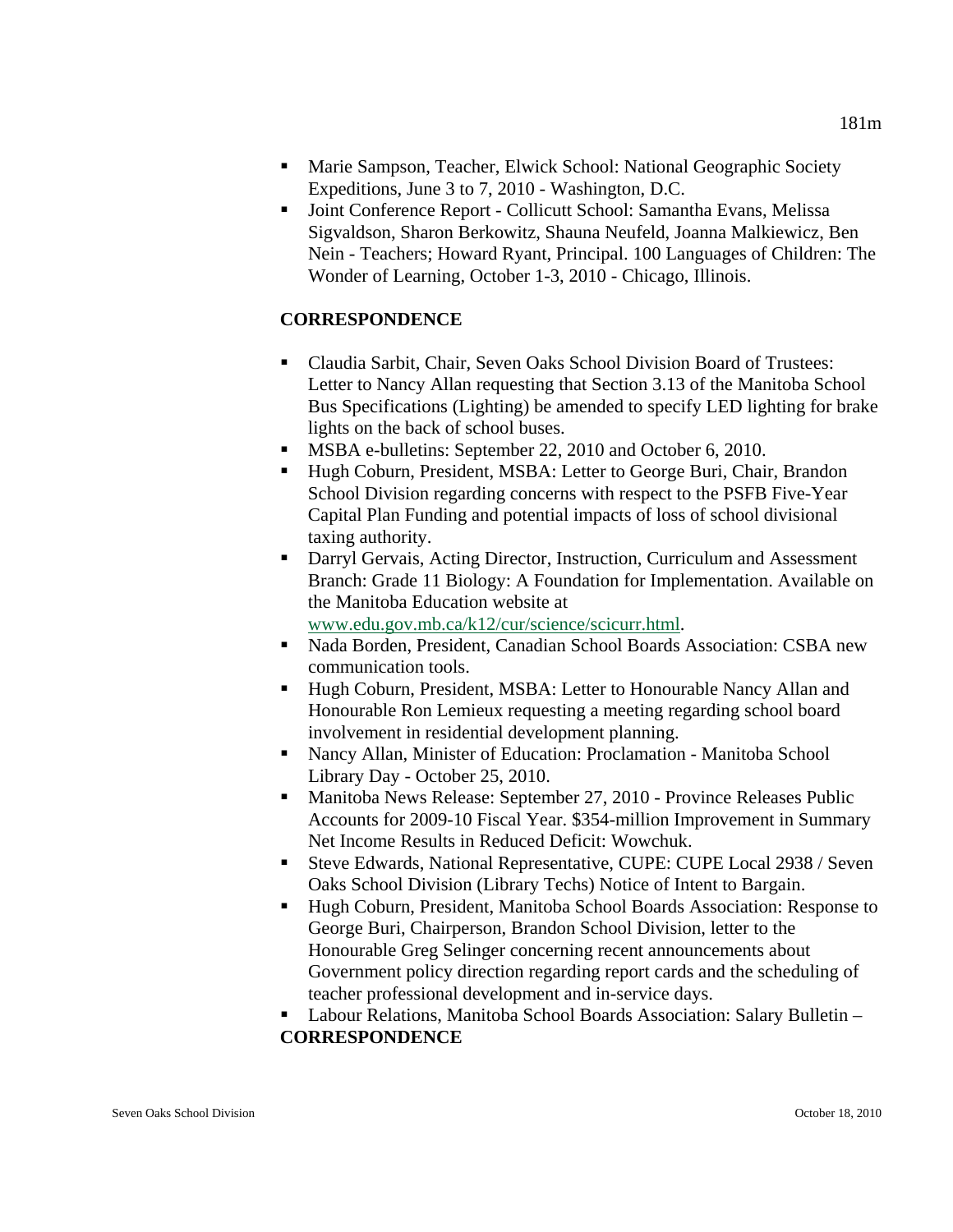Fort La Bosse School Division and UFCW Local 832 Custodial Employees - Ratified Agreement.

- Labour Relations, Manitoba School Boards Association: CPI, Unemployment Rate and Regional Trends updates for September 2010.
- Chris Hagen, Senior Field Officer, Pupil Transportation Unit, Manitoba Education: Subject: School Bus Safety Week - October 18-22, 2010. Theme: "Be Aware - Know the Danger Zone!"
- Rick Dedi, Executive Director, Public Schools Finance Board: Swinford Area Vacant School Site.
- Rick Dedi, Executive Director, Public Schools Finance Board: Modular Classrooms - City of Winnipeg / Seven Oaks Lease Agreement for École Riverbend Community School.
- Rick Dedi, Executive Director, Public Schools Finance Board: Disposition of 2729 McPhillips Street School Property.
- Andrea Lawson, Project Leader, Public Schools Finance Board: Seven Oaks School Division Infrastructure Assessment.
- Rick Dedi, Executive Director, Public Schools Finance Board: West St. Paul School - Roof Replacement.
- Cliff Meder, Director of Operations, Seven Oaks School Division: Edmund Partridge School Addition & Renovation - Change Order Nos. 19 & 20.
- Cliff Meder, Director of Operations, Seven Oaks School Division: Garden City Collegiate West Steam Heating and Unit Ventilator Replacement - Change Order Nos. 10 & 11.
- News Release: CMEC Copyright Consortium Pursues Legal Option on Fair Dealing Rights for Students in Canadian Schools.
- **MSBA Executive Highlights October 4, 2010.**
- Network of Canadians for Early Human Development: "Emerging network consists of individual leaders who have been involved in building a pan-Canadian learning community whose vision is to better support young children and families through research, relationship building and community action". Save the date: May 9 to 13, 2011 - Orillia, Ontario.
- Nancy Allan, Minister of Education: Proclamation Manitoba School Library Day, October 25, 2010.
- Ron Lemieux, Minister of Local Government: Provincial funding to support the implementation of West St. Paul School's climate change action plan.
- Nancy Allan, Minister of Education: Letter in response to Seven Oaks School Division's request that Manitoba School Bus specifications, Section 3.13, be amended to make Light Emitting Diode (LED) lighting standard equipment for school bus brake lights, and possibly marker, signal and **CORRESPONDENCE**

#### strobe lights.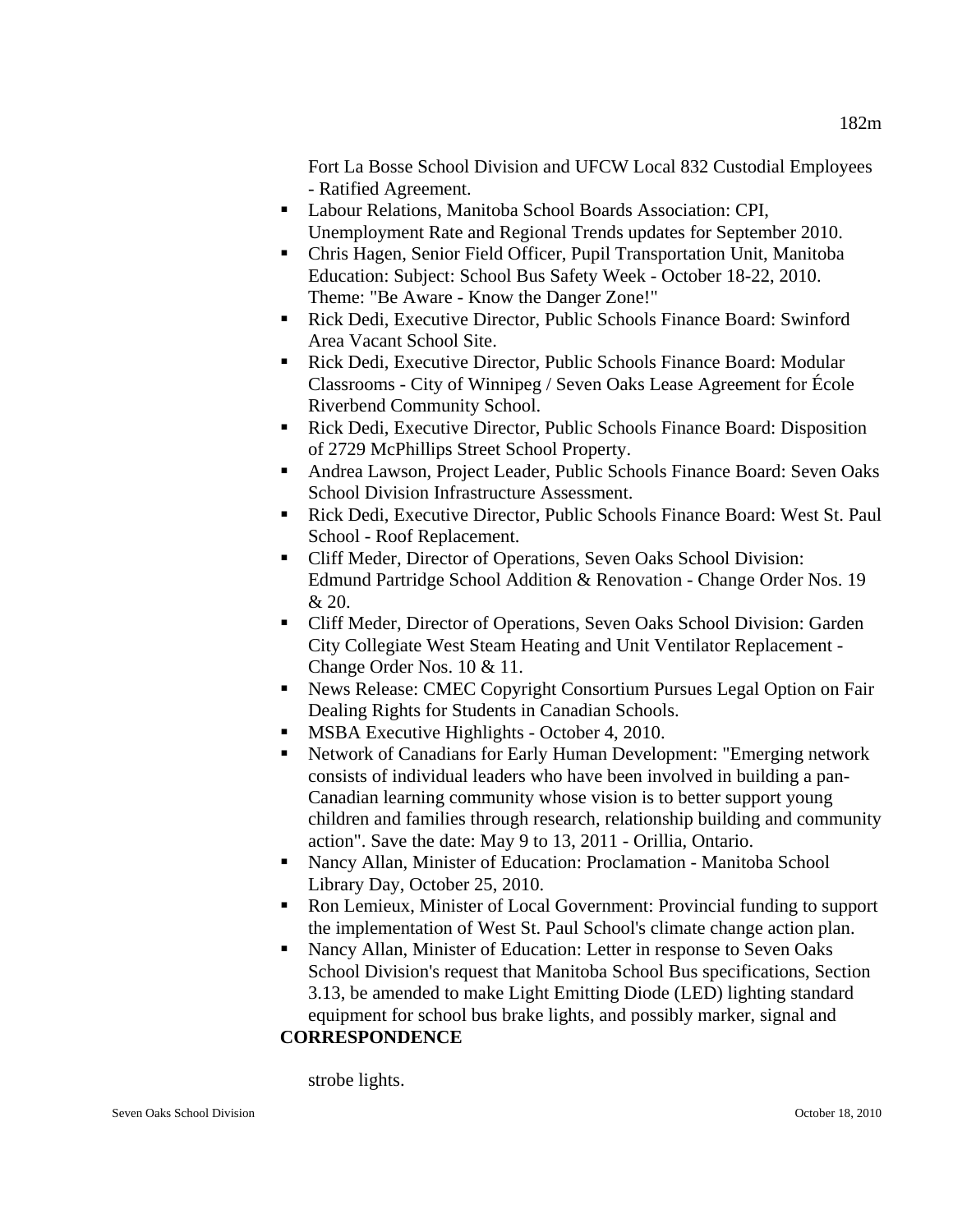- Ken Nimchuk, Consultant, Technology Education, MB Education, Learning Support and Technologies Unit: Technology Education Equipment Replacement Grant for the period of July 1, 2010 to June 30, 2011.
- TJ's Gift Foundation: Thank you card for continued support of the Foundation.
- City of Winnipeg Elections: List of nominated candidates.
- Educators' Notebook, Volume 21, Number 2 June 2010: "Leading Excellence in Assessment Practice" - Christelle Waldie, School District of Mystery Lake.
- Carolyn Duhamel, Executive Direct: Media Alert Waiting for Superman and Related Events.
- Jan Forster, Executive Director, Manitoba Family Services & Consumer Affairs: ALL Aboard, Manitoba's poverty reduction and social inclusion strategy [\(www.manitoba.ca/fs/allaboard\)](http://www.manitoba.ca/fs/allaboard).
- Nancy Allan, Minister of Education: Manitoba's Celebration of Excellence in Teaching - Minister's Awards.
- CleanEnergy: Geothermal / Geoexchange for heating and cooling homes and buildings.

## **ANNOUNCEMENTS**

#### **Board Meeting Dates:**

Monday, November 1, 2010, 6:00 p.m. - Trustee Orientation. Monday, November 8, 2010, 6:00 p.m. - Inaugural and Regular Board Meeting.

#### **Other Dates:**

- Friday, October 22,  $2010 SAG$ .
- Wednesday, October 27, 2010 Elections.

# **10-201 – Moved to Committee of the Whole at 7:58 p.m.**

Ploszay / Juan That the Board here returned to the Committee of the Whole at 7:58 p.m. **Carried** 

Trustee Myskiw in the Chair.

#### **SUPERINTENDENTS' REPORT**

The following matters were received as information: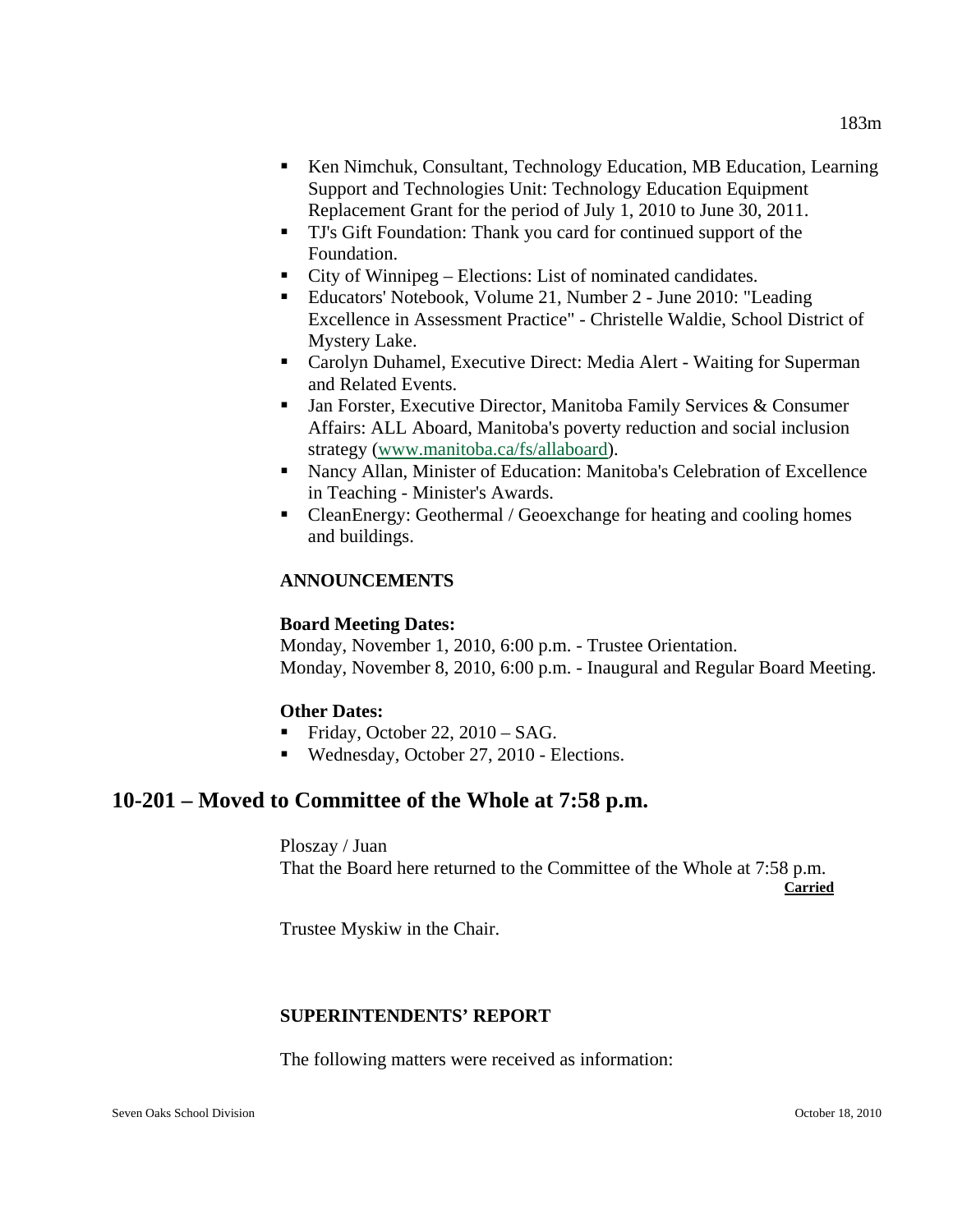- **Personnel Matters.**
- **Student Issues.**
- Regional Sewage Treatment Plan.
- **Trustee Technology**
- School Zone Traffic Concerns.
- CrossSafe Cameras on school bus extended stop signs.
- School Leaders for the  $21<sup>st</sup>$  Century.
- 2011 Provincial Pre-Budget Consultation Meetings.

## **TRUSTEES**

- **Trustee Sawka discussed the possibility of a crosswalk at École Seven Oaks** Middle School.
- **Trustee Gary Fogg reflected on his last 8 years as a school trustee, thanked** his fellow Trustees and the Superintendents' Team and commended the Board and the Superintendents' Team on all the initiatives that the Board has addressed and pursued over the years.

\_\_\_\_\_\_\_\_\_\_\_\_\_\_\_\_\_\_\_\_\_\_\_ \_\_\_\_\_\_\_\_\_\_\_\_\_\_\_\_\_\_\_\_\_\_\_\_

## **ADJOURNMENT**

The meeting adjourned at 8:55 p.m.

Chairperson Secretary-Treasurer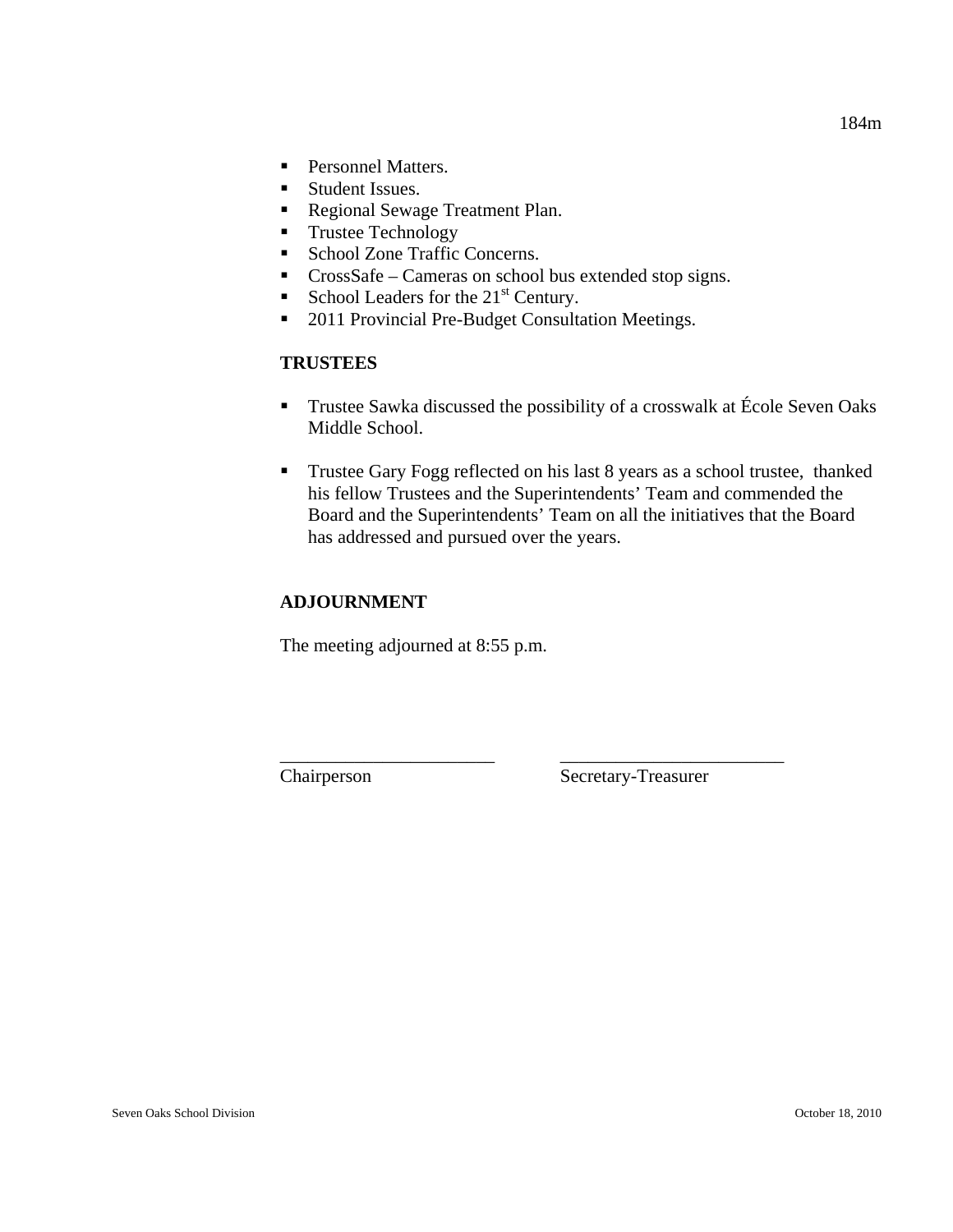| Satya         | Aggarwal        | Bipendeep | <b>Bhandal</b>        | Carol         | Cook               |
|---------------|-----------------|-----------|-----------------------|---------------|--------------------|
| Dimitra       | Aglogallos      | Joan      | <b>Bilow-Budowski</b> | Greg          | Cooper             |
| Sarah         | Allentuck       | Victor    | <b>Bondarchuk</b>     | Anita         | Corrigan           |
| Abayneh       | Ambaye          | Christine | <b>Boniello</b>       | Paramvir      | Dandiwal           |
| Jacintha      | Anyadike        | Lori      | <b>Botan</b>          | Lynne         | Deans              |
| Ron           | Armstrong       | Cam       | <b>Bowie</b>          | Connie        | Decorby            |
| Norman        | Asher           | lan       | <b>Bowie</b>          | Marie         | <b>Del Rosario</b> |
| Tigisty       | Asmerom         | Sharan    | <b>Brar</b>           | Petro         | Denysenko          |
| Melanie       | Austin          | Kiranjit  | <b>Brar</b>           | Manjot        | <b>Dhaliwal</b>    |
| Eva           | Azuelos         | Dana      | <b>Brown</b>          | Amandeep      | Dhalla             |
| Parminder     | Bagga           | Jay       | <b>Buchanan</b>       | Neela         | <b>Dhruve</b>      |
| Cheryl        | <b>Bain</b>     | Karen     | <b>Buchszreiber</b>   | Ruxandra      | Dobrev             |
| Satish        | Bajaj           | Holly     | <b>Budway</b>         | Halyna        | Drahun             |
| Roger         | <b>Bamburak</b> | Vernelle  | <b>Buller</b>         | Tracy         | <b>Drimes</b>      |
| Monika        | <b>Bansal</b>   | Tessa     | Callan                | Matthew       | <b>Drysdale</b>    |
| Desta         | <b>Bartecki</b> | Gordon    | Campbell              | Lori          | Dubnicoff          |
| Mandeep       | Basi            | Linda     | Campbell              | <b>Tobias</b> | Duggan             |
| Loretta       | <b>Basiuk</b>   | Kevin     | Carter                | Andrea        | <b>Dvorak</b>      |
| Samantha      | <b>Basson</b>   | Juana     | Castillo              | Carol         | <b>Dyck</b>        |
| Malka         | <b>Bazak</b>    | Rachel    | Chabbert              | Jade          | Easter             |
| <b>Stacey</b> | Beldom          | Jaswinder | Cheema                | Bev           | <b>Eccles</b>      |
| Colin         | Bell            | Nestor    | Ching                 | Marina        | Einis              |
| Patrick       | <b>Bend</b>     | Andrea    | Chubey                | Donna         | Engel              |
| Linda         | Benson          | Donna     | Cohen                 | Roger         | Espino             |
| Tami          | Berg            | Saul      | Coodin                | Hadass        | Eviatar            |
| Wilson        | Fallorin        | Catherine | Hart                  | Lina          | La Rosa            |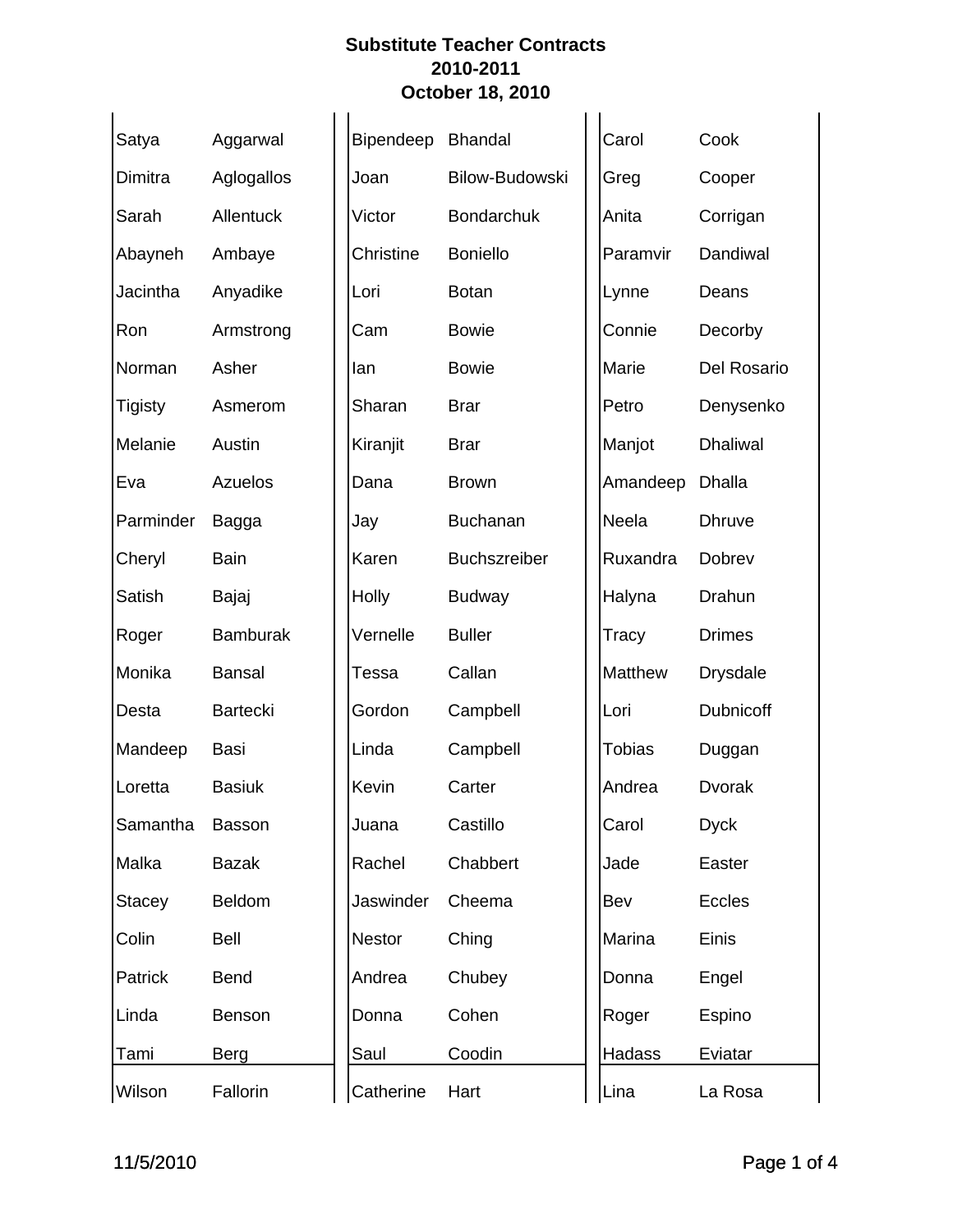| Peter    | Firth      | Johanna           | Hildebrand      | Richard          | Labun         |
|----------|------------|-------------------|-----------------|------------------|---------------|
| Jessica  | Flynn      | Joyce             | Hill            | Christopher Ladd |               |
| Dee      | Ford       | Wirlana           | Holowka         | Dina             | Laforges      |
| Richard  | Ford       | Marilyn           | Hosfield        | Reesa            | Langhans      |
| Graham   | Forsyth    | Sandra            | Hull            | Rae              | Leaden        |
| Nedra    | Francis    | Edward            | Hume            | Dennis           | Leneveu       |
| Venus    | Frank      | David             | Imrie           | Frank            | Leskovjan     |
| Richard  | Freeman    | Alaina            | Irwin           | Helen            | Lesser        |
| Luisa    | Friesen    | Gurwinder         | Jaura           | Odesa            | Lewis-Coutain |
| Robert   | Gamble     | Maureen           | Justice-Dupuis  | Judith           | Lichtman      |
| Sharon   | Gilmore    | Abu               | Kamara          | Victor           | Loewen        |
| Murray   | Goldenberg | Navjeet           | Kambo           | Amritpal         | Lotey         |
| Martha   | Graham     | Sharon            | Kaye            | Sylvia           | Lourenco      |
| Erin     | Gray       | Ray               | Kennedy         | Tim              | Lutz          |
| David    | Greskiw    | Punam             | Khurana         | Alison           | Lynch         |
| Sabrina  | Guentert   | Mary              | Kirkwood        | Kuljinder        | Maan          |
| Alain    | Guilmette  | Melanie           | Kjartanson      | Maggie           | Macdonald     |
| Gina     | Guo        | Henry             | Klassen         | Colin            | Machula       |
| Poppy    | Gwintsa    | Agatha            | Klassen         | <b>Brenna</b>    | Mahussier     |
| Helen    | Halpin     | Evgenia           | Konikov         | Andrea           | Mair          |
| Patrick  | Hansen     | Sandra-Lee Konrad |                 | Maria            | Manacsa       |
| Rebecca  | Harder     | Syd               | Korsunsky       | Rupinder         | Mann          |
| Amandeep | Harish     | Charlotte         | Kowalchuk       | John             | Mantolino     |
| Janet    | Harrison   | Padmaja           | Kuruganty-Whyte | John             | March         |
| Kristine | Marshall   | <b>Tabitha</b>    | Noordman        | Frances          | Podlesiecki   |
| Kathryn  | Maslanka   | <b>Didier</b>     | Noudoda         | Geraldine        | Presley       |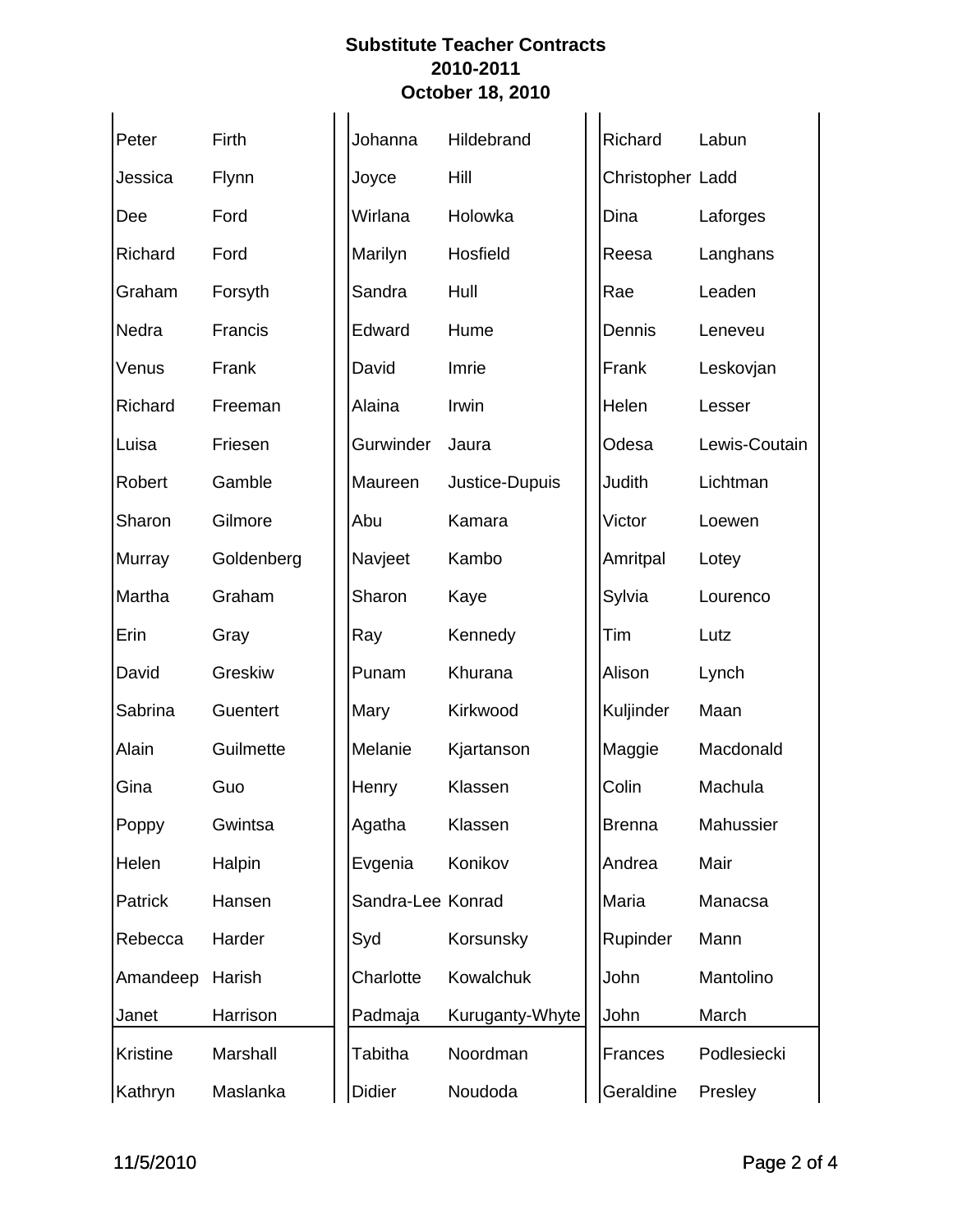| Daniel           | Mathen              | Peter         | Oakes-Munro    | Dina         | Raihman       |
|------------------|---------------------|---------------|----------------|--------------|---------------|
| Andrew           | Mathewson           | Kenneth       | Obirek         | Johnson      | Ramlackhan    |
| Zenovia          | Maximiuk            | Maranda       | Obradovic      | Allan        | Reichbart     |
| Linda            | <b>McBurney</b>     | <b>Bruce</b>  | Okrainec       | <b>Shira</b> | Reichbart     |
| Terry            | <b>McCartney</b>    | Adam          | Oleksiw        | Ryan         | Reid          |
| Nadine           | McCaughan           | Amber         | Olfert         | Naomi        | Reimer        |
| Lynn             | McLean              | Angelina      | Olivier-Job    | Joel         | Reinecke      |
| Christine        | <b>McNulty</b>      | <b>Buledi</b> | Omar           | Sandy        | Rekrut        |
| Randy            | Medeiros            | Chris         | Omori          | Judy         | Rekrut        |
| Eileen           | Meissner            | Laura         | <b>Orestes</b> | Russell      | Rennie        |
| Matthew          | Melnyk              | Maria         | Orobko         | Jonathan     | Rhoda         |
| Cindy            | <b>Melo Shields</b> | Resa          | Ostrove        | Robert       | Richmond      |
| Stan             | Mendyk              | Judy          | Page           | Jessica      | Robinson      |
| Mary             | Mikawoz             | Glen          | Palmer         | Neal         | Rohne         |
| Larisa           | Moniz               | Harpreet      | Panag          | Jim          | Ross          |
| Jagmeet          | Multani             | Jin-Hee       | Park           | Victor       | Rybak         |
| Casandra         | Nagribianko         | Jennifer      | Parkinson      | Devin        | Rychliski     |
| Norma Lee Nelson |                     | Correna       | Peck           | Christine    | Ryckman       |
| Daniel           | <b>Nemis</b>        | Porfiria      | Pedrina        | Maria        | Salazar-Toews |
| <b>Bridget</b>   | Ngegba              | Jamie         | Pereira        | Inderjit     | Sandhu        |
| Coi              | Nguyen              | Ginny         | Peristy        | Leslie       | Saray         |
| William          | Nickel              | Linda         | Pich           | <b>Bill</b>  | Scherbatiuk   |
| Kimberly         | <b>Niesink</b>      | Paul          | <b>Piirik</b>  | Amanda       | Schmidt       |
| Allison          | Scholl              | Marusia       | Sukaylo        | Vanessa      | Wiehler       |
| Andrea           | Schur               | Manny         | Sylvester      | <b>Rick</b>  | Wilkowski     |
| Jessica          | Schwarz             | Joseph        | Tiede          | Gavin        | Winchar       |